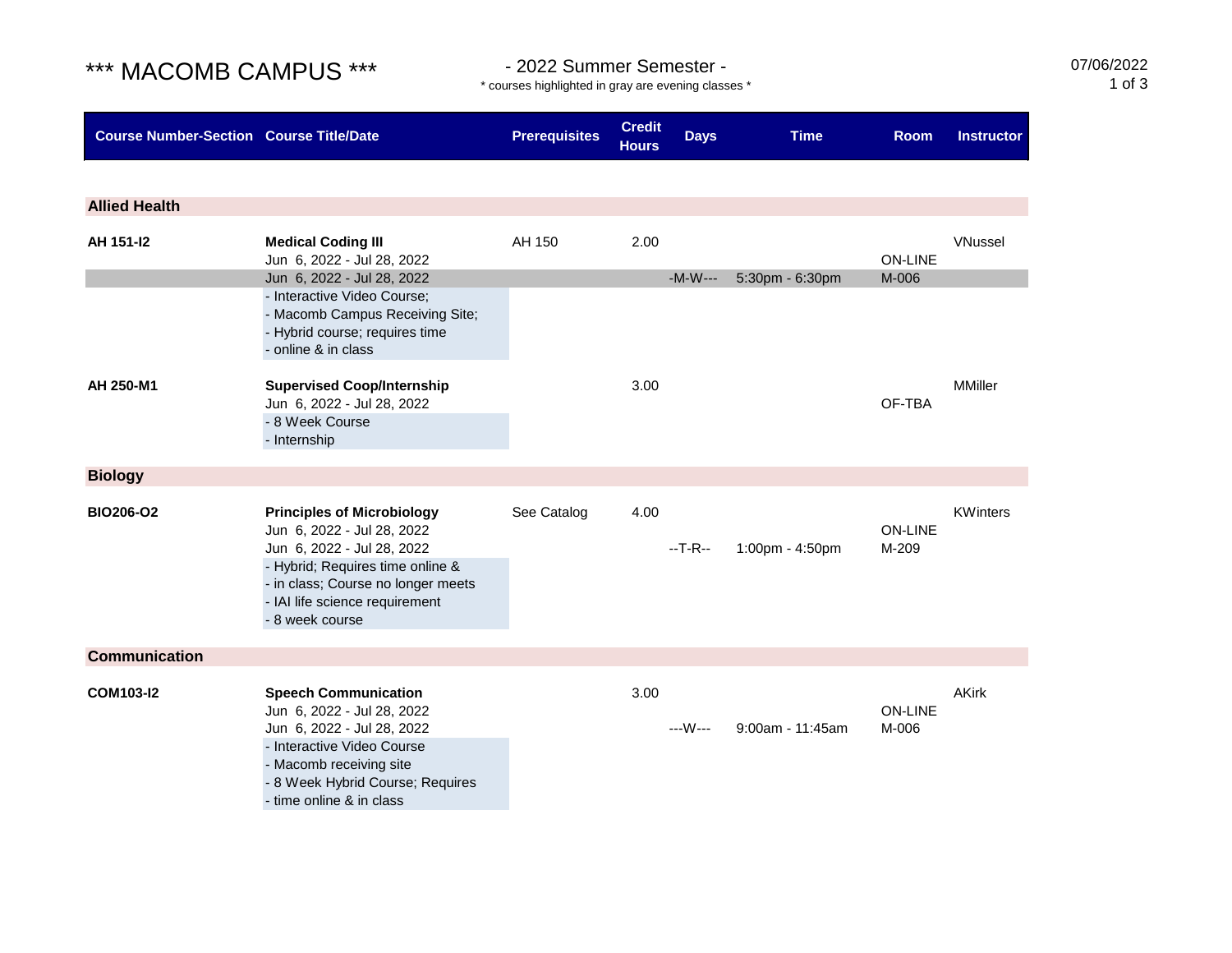# \*\*\* MACOMB CAMPUS \*\*\* - 2022 Summer Semester -

\* courses highlighted in gray are evening classes \*

07/06/2022 2 of 3

| <b>Course Number-Section Course Title/Date</b> |                                                                                                                                                                                                                                                                | <b>Prerequisites</b> | <b>Credit</b><br><b>Hours</b> | <b>Days</b> | <b>Time</b>                                                                                                   | <b>Room</b>                          | <b>Instructor</b> |
|------------------------------------------------|----------------------------------------------------------------------------------------------------------------------------------------------------------------------------------------------------------------------------------------------------------------|----------------------|-------------------------------|-------------|---------------------------------------------------------------------------------------------------------------|--------------------------------------|-------------------|
| COM103-M1                                      | <b>Speech Communication</b><br>Jun 6, 2022 - Jul 28, 2022<br>- 8 Week Course                                                                                                                                                                                   |                      | 3.00                          | -M-W---     | $9:00$ am - 11:45am                                                                                           | M-215                                | SSnidow           |
| <b>Nursing Assistant</b>                       |                                                                                                                                                                                                                                                                |                      |                               |             |                                                                                                               |                                      |                   |
| <b>NA 110-M1</b>                               | <b>Nursing Assistant</b><br>Jun 27, 2022 - Jul 6, 2022<br>May 23, 2022 - Jun 14, 2022<br>- 25% Due At Time of Registration<br>- 8 Week Course                                                                                                                  |                      | 7.00                          |             | -MTWR-- 6:00am - 2:30pm<br>-MTWR-- 7:00am - 2:30pm                                                            | OF-TBA<br>M-117                      | <b>JNolan</b>     |
| <b>Nursing</b>                                 |                                                                                                                                                                                                                                                                |                      |                               |             |                                                                                                               |                                      |                   |
| <b>NUR145-A1</b>                               | <b>Nursing Through Life Cycle PN</b><br>Jun 6, 2022 - Jun 16, 2022<br>May 16, 2022 - Jun 2, 2022<br>May 16, 2022 - Jun 2, 2022<br>Jun 6, 2022 - Jun 16, 2022<br>- Lecture meeting days vary.<br>- Lecture meeting days will be<br>- announced at a later date. | See Catalog          | 6.00                          |             | --TWRF- 6:00am - 11:50am<br>-MTW-F- 8:00am - 11:03am<br>-MTW-F- 8:00am - 11:03am<br>$-TWR - 2:00pm - 10:10pm$ | OF-TBA<br>$E-205$<br>M-010<br>OF-TBA | TSchleich         |
| <b>NUR145-A2</b>                               | <b>Nursing Through Life Cycle PN</b><br>Jun 3, 2022 - Jun 16, 2022<br>May 16, 2022 - Jun 2, 2022<br>May 16, 2022 - Jun 2, 2022<br>May 16, 2022 - Jun 2, 2022<br>- Lecture meeting days vary.<br>- Lecture meeting days will be<br>- announced at a later date. | See Catalog          | 6.00                          |             | --TWR-- 6:00am - 12:52pm<br>-MTW-F- 8:00am - 12:05pm<br>-MTW-F- 8:00am - 12:05pm<br>--TWRF- 2:00pm - 10:10pm  | OF-TBA<br>$E-205$<br>M-010<br>OF-TBA | TSchleich         |
| <b>NUR145-M1</b>                               | <b>Nursing Through Life Cycle PN</b><br>May 16, 2022 - Jun 2, 2022<br>May 16, 2022 - Jun 2, 2022<br>May 16, 2022 - Jun 2, 2022                                                                                                                                 | See Catalog          | 6.00                          |             | --TWRF- 6:00am - 12:47pm<br>-MTW-F- 8:00am - 12:05pm<br>-MTW-F- 8:00am - 12:05pm                              | OF-TBA<br>$E-205$<br>M-010           | TSchleich         |